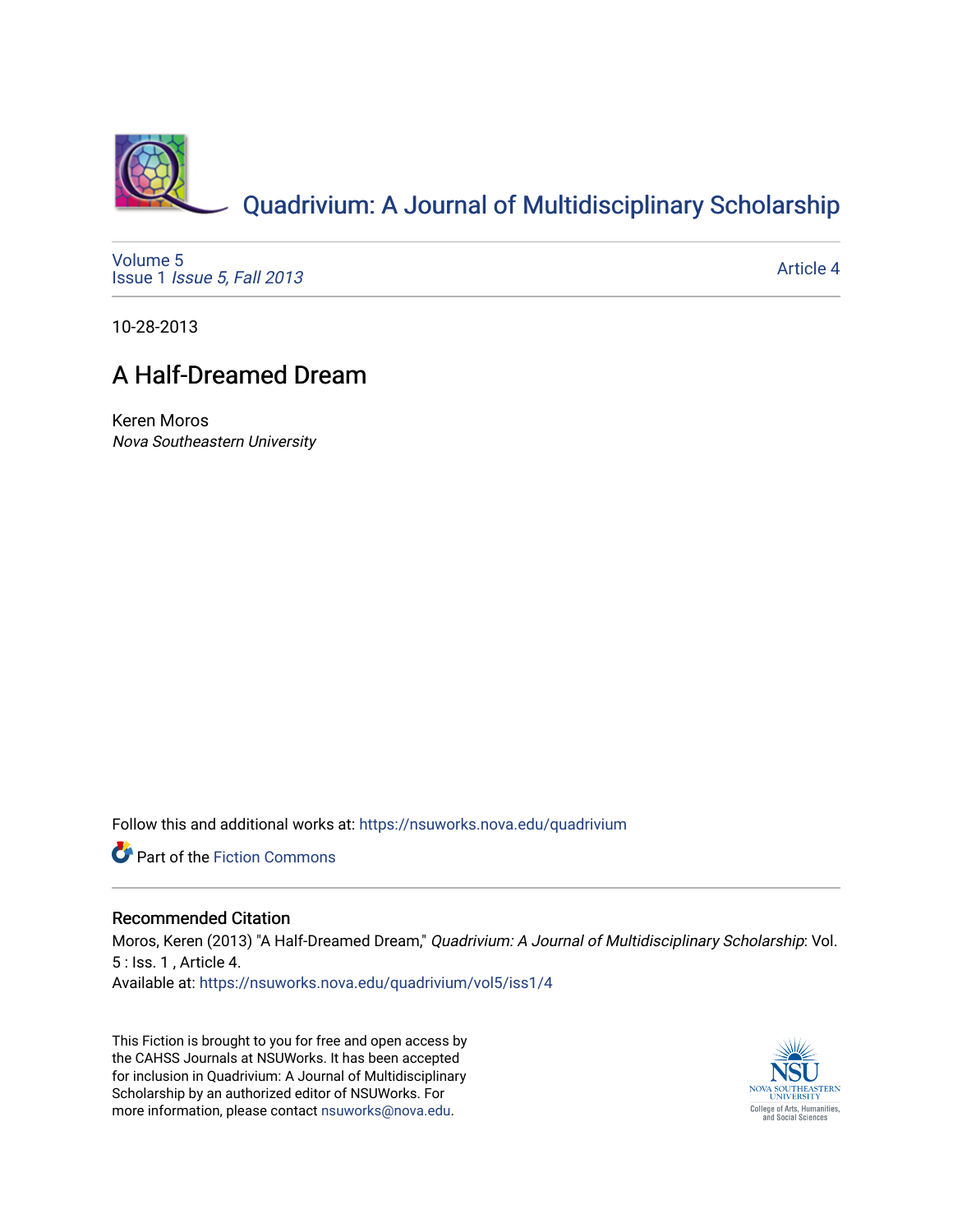A Half-dreamed Dream

By Keren Moros

Though Jean MacGuffin had never been more than ten miles from Cromartie, she was sure the sun rose more magically over the Scottish countryside than anywhere else.

Each morning, she would watch the first and thinnest ray of sunshine glow through her window and illuminate the heather she kept in a blue vase on her nightstand. Minutes later, she would walk the sheep out to the dim pasture while her black and white border collie Angus ran after them.

Sitting on a rock atop a low-lying mound of earth, Jean would watch the sheep and Angus, twirling her shepherd's staff between her palms. The sun would continue to color the horizon with shades of amber as the rest of the sky relinquished its dark hues to the daybreak, which seemed to originate between her small home and the base of the hill that formed part of the farm's eastern border. From her mound, she could see the group of oak trees swaying elegantly on the west side. The north and south sides were lined with a hodgepodge of rocks, logs from a nearby group of trees, various flowers and shrubs, and dilapidated fences, which occasional tourists loved to photograph before they walked through them.

When the sun came out completely, it allowed the grass to fully flaunt its most verdant highland green. Jean would compare that green to the color of her green boots and laugh at the frightened sheep and watch her grey and red stone house until it started to release smoke from its chimney.

On one of those typical dreich days she loved, Jean breathed in as much moisture as she could from the air. It had rained during the night and some clouds lingered, gathering to hover above the hill and cast an ominous shadow. The shadow transformed the hill into a black mass, and a rainbow appeared to take pity on it by planting a pot of gold at its base. The clouds dissipated a few minutes later, just as she saw the chimney smoke.

Jean could smell breakfast as she reached the white fence and walked to the door. The kitchen was just steps away from the door, and she saw her father Cameron clattering pans together on the stove. Ever since he hurt his back falling from the roof, he had taken to doing more of the lighter chores around the farm. Now, every morning instead of taking the sheep out to pasture, he would cook breakfast for both of them.

"Good morning, Jean," her father said. "How are they this morning?"

She laughed and hugged him. "As stupidly happy as ever, Da." She said something to this effect each morning, sometimes adding a story about how one sheep ran into another one or how one chewed on the fence for a few minutes before realizing what it was doing.

She sat at their small, green table, watching her father massage his forehead with his thumb as if trying to rub away some invisible memory.

"Ian Darrow came back today."

Something cold ran through her heart. "When did you hear this?"

"Last night at The Golden Crest. No one could stop jabbering about it. Fergus MacIntosh was saying that if Darrow so much as stepped foot on his land, he was going to let his strongest bull loose on him. We're obviously at a disadvantage as our sheep can do no harm."

She stared at her glass of milk. "Why?"

"No one knows why, dear. There're plenty of wagers but nothing for certain."

"It's been ten years since he left with his son. We thought he meant it when he said he would never come back."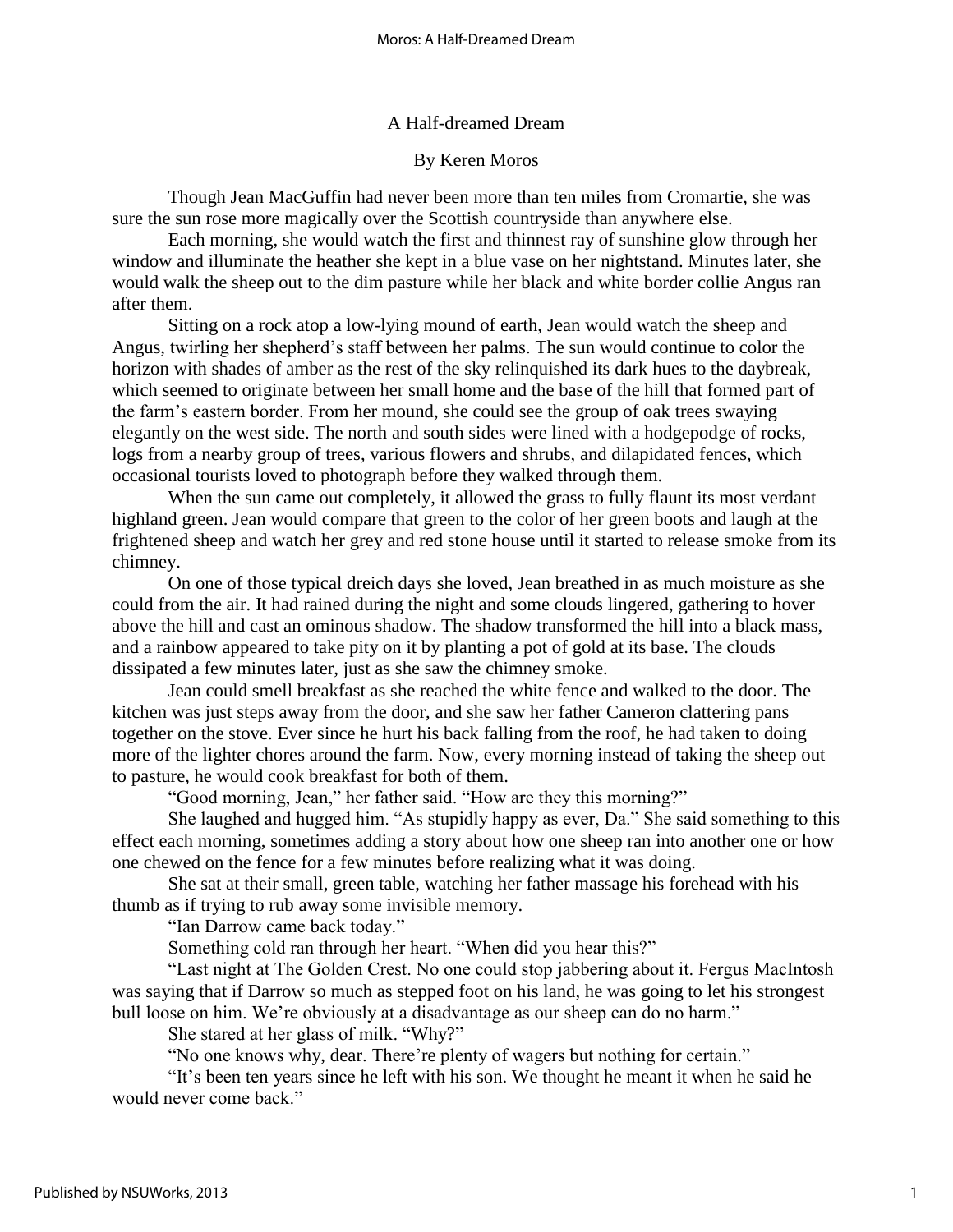Her father chuckled. "Well, we were the ones who told him not to come back. After his poor wife died of heartache, we made him leave. Drove him out, we did."

She shrugged and shook her head briskly. "Any business you want me to take care of in the village today, Da?"

Cameron didn't question her sigh.

Jean forced herself to eat breakfast and spent the day performing her chores perfunctorily, brushing off Angus's pleas to play, and stealing glances of the hill until her neck strained and her eyes hurt.

That night at The Golden Crest, Jean sat with her father and their neighbor Mrs. Galloway in the pub's only isolated and intimate booth where Cameron sat when he didn't want to talk to anybody. It was bereft of the stone curios and parched maps that decorated the rest of the walls, and its table was shiny, perhaps because it was the one farthest from the bar.

Across from Cameron, Mrs. Galloway sat as stout as she was perpetually angry, the deep lines in her face darkened in the warm but severe light of the yellow gas lamp above them. She squeezed her bottle of ale, blanching her fingertips and making the muscles in her arms, already husky from years of pulling roots from the ground, tight and ready to snap.

She said nothing and neither did Jean's father, who was finishing his potatoes and hadn't looked at Jean except to say, "Did you ask Reverend Elton about the wool sale?"

Jean had nodded and thought she should say something to seem less quiet, but he had nodded back and started stuffing his gob with potatoes again.

Meanwhile, the ire simmered in the rest of the pub, slowly bubbling and steaming, reaching its boiling point at the bar where Cromartie was reduced to a mob. As it had done for one hundred years, The Golden Crest's stone walls reverberated with gossip—the words echoed through the stone archways and shook the whisky bottles until the wooden tables absorbed them.

"Why not let him be?" William Doherty half-murmured, looking up only briefly as he hugged his beer to his chest and shifted his weight on a bar stool. "He can do no more than he already has."

Roars of defiance arose as Fergus smashed his mug on the counter, making his wife Moira jump. "Don't be daft, William!" Fergus yelled. "Darrow's pure evil. If he's back, it's only to make things worse and finish us off!"

"Aye," Robin Littlegood exclaimed with a nod as sharp as his chin. "The only reason we're not barring the entrance is because of that blasted vicar."

Robin's wife Abigail elbowed her husband in laughing agreement. Their daughter Fiona put her hands together in a mock praying stance and looked up. "We must welcome all our visitors and love our enemies," she said in a high squeaky voice.

Amid the laughter, Fergus yelled again. "Of course he doesn't want to shoot Darrow on sight! He never did him no harm."

Cameron glanced at Fergus and the others and looked at Mrs. Galloway. "We drove him out for stealing from us and now he comes back?" he said, shaking his head. "Tell me how that makes any sense."

"He doesn't intend to harm us, you mean?" Mrs. Galloway answered, looking at the crowd.

"He knows he's coming back where he's not wanted," Cameron answered. "That's odd enough. He knows we won't let him stay here, so he must have a plan."

"Perhaps it has something to do with his late wife," Jean said. "The house still has all her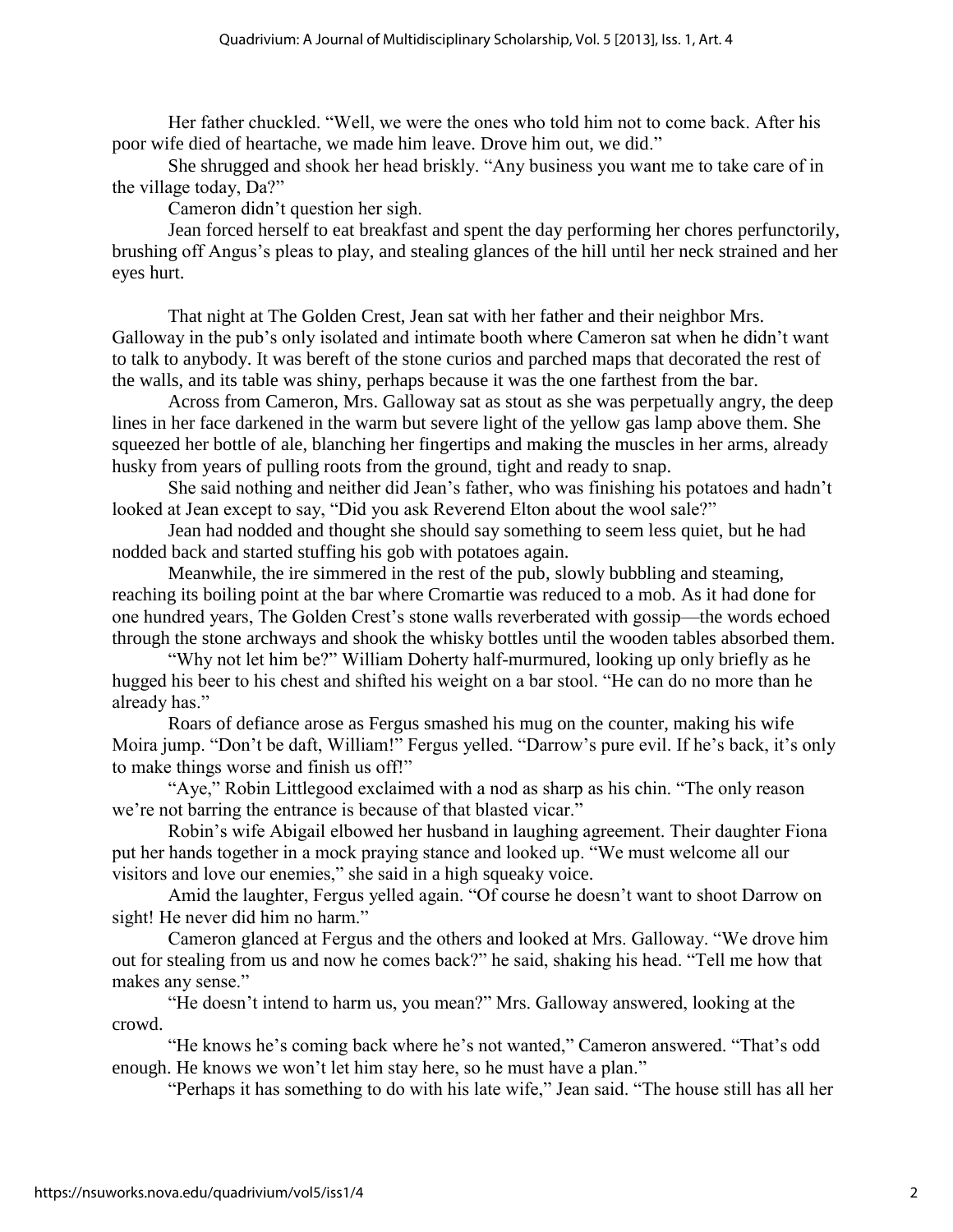things. They left it just as it is."

Cameron turned to her, his brows so low they were touching his eyelashes. "How do you know that, Jean?"

Jean felt her heart freeze for a moment. She couldn't tell him that she visited the house occasionally—or what she thought was occasionally—and peered into the rooms, imagining what it must've been like to live there. And she couldn't tell him that she knew where an old spare key was hidden and had gone inside more than once.

She was going to answer something about how one of the sheep had wandered off and Angus had to chase it and bring it back, but she had been worried it would scare easily because it was still young and getting used to Angus, so she had decided to go after it and had stumbled upon the Darrow house accidentally. She hoped he wouldn't see how ridiculous that was, especially because their flock was so manageably small that they rarely lost a sheep.

Cameron opened his mouth again but turned away from her when the door swung open, ringing bells that ushered the silence that suddenly engulfed the pub. Jean turned in her chair and peered over the top of the booth. She saw a man about her age wearing a suit black as night, crisp as a cold wind, and smoother than the wool she touched each day.

Jean's breath caught in her throat and wouldn't come out.

He had his mother's green, almond-shaped eyes and light brown hair.

He looked nothing like his father.

Ian Darrow, Jr.'s smile was so small that only Jean could see it, yet it cast a spell that turned everyone to stone.

"I imagined no one would recognize me. But by the way everyone's gawking at me, I suppose I was wrong."

The contempt in Fergus's eyes made the blue in them burn. "So, he sends his son to pay for his sins."

"Hush," Moira whispered.

Ian looked down and then back up quickly, as if putting on a mental shield to hide any vulnerability. "He hasn't sent me. He died four weeks ago."

A flurry of gasps and praises arose, disturbing the silence.

Ian walked to the counter and Jean lowered her head so that half her view was blocked by the booth.

"Pint of your best, if you please, Elsie."

Elsie Dunbar, the pub owners' pink-haired daughter, smirked and placed her hands akimbo.

"How do you know my name?"

"I remember when your hair was blond," Ian smiled. "A pint maybe?"

Lavinia caught her daughter's hand before it reached for the tap, and her husband Austin placed a stolid hand on the counter.

"We don't serve Darrows here," he spat.

Ian shifted in his stool. "This again?"

He smiled at Elsie but she gave him a hard stare as she crossed her arms. "Sorry," she said with a shrug. She walked away nonchalantly and started shining the display bottles.

When the quiet lasted a beat too long, Moira gave Ian her unopened bottle of ale and asked softly, "How did he die, Ian?"

Ian half-frowned at her as he opened the bottle.

"His brain decided to rebel against the vile blood pumping through it. I went to him when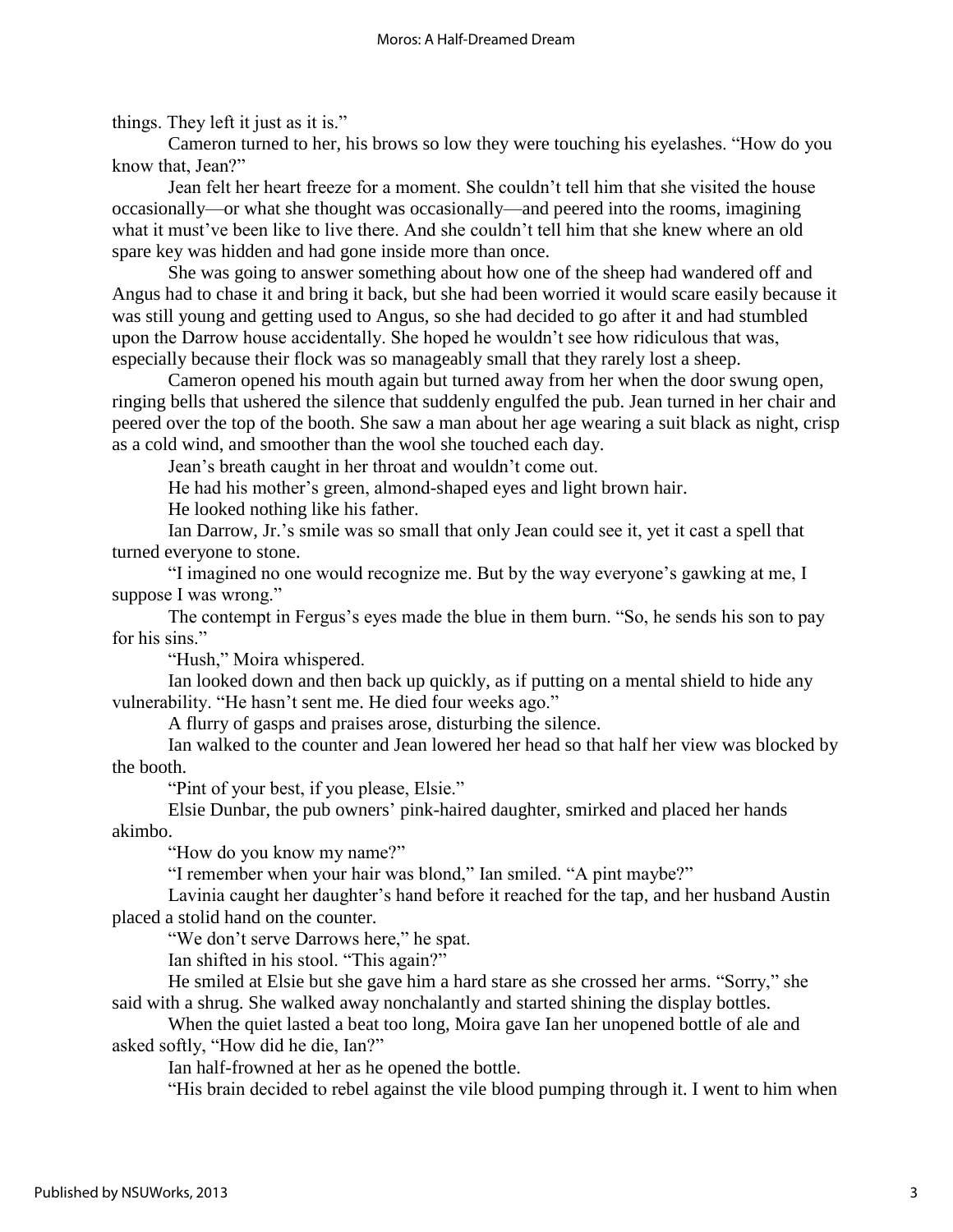I heard him fall, but I couldn't do anything. His last breath was wasted cursing his banker." Tension caught hold of another moment of silence before Ian asked, "How is Reverend

Elton? Still giving the same sermon about charity each last Sunday of the month?"

Lavinia grabbed a washcloth and angrily shined the countertop. "And still using your father as the example of what charity shouldn't look like," she said, grimacing at him.

Jean knew he would ignore her. He had since the day she had refused to serve him and he had sneaked behind the counter and gotten his own drink and chips.

"Has young James managed to keep the store as well as you, Mr. Doherty?"

"Aye, lad," Doherty responded. "Though his ambitions are a little too high for me."

The Littlegoods rolled their eyes as the poison in the villagers' glares was becoming more potent.

Ian continued sipping his ale and looked around the old pub, seemingly avoiding anyone's eyes. "It looks exactly the same," he said. "The oak hasn't seemed to age." He pointed a table directly across the counter. "I remember sitting at that table when I was a boy and wishing I were tall enough to talk to everyone face-to-"

"Enough of this havering!" Fergus yelled. "What are you doing here, Ian?"

Ian ran a hand through his hair. "I thought it would be obvious," he said. "I've come back home. I imagine my house is still there, so-"

"If you're here to claim the village, we won't have it," Abigail added.

Ian put the bottle down. "Claim the village?"

"Don't play daft with us, Ian Darrow," Robin said, taking a step toward him. "Your father left an iron grip on this town, and now you've come back to make it even tighter."

"Aye," Austin said, "No piece of paper that says you own us is going to make us treat you like it. We're not your slaves."

Ian stood. "Perhaps I should just let your farm become an artificial forest, Austin? Tear down The Golden Crest to make way for trees?"

A few gasps hovered in the air. For the first time in her life, Jean saw fear in Austin's eyes.

Mrs. Galloway released her grip from her bottle and marched toward the bar. Jean felt her father glance at her as she shrank into the corner her chair formed with a stained-glass window, her heartbeat vibrating through the quilted pillowtop.

"Like in Dunbroch?" Mrs. Galloway asked. "You'd sell Cromartie to the forestry companies?"

"My father's will is quite clear. Cromartie is rightfully mine," Ian said, standing and lifting his chin at his last word. "The government wants to turn hills into forests to increase the number of trees, and they've generously offered to take Cromartie off my hands."

"So you haven't come back home after all?" Fiona raged. "You're here to drive us out?"

Ian shook. "I'm the only one who can save this village," he said through gritted teeth. Accept that and we'll live in tense peace. Reject that, and I might change my mind about staying here."

Fergus loomed inches over Ian, his body's strength focusing into a booming voice that cracked with rage as he cursed Ian. He grabbed Ian's coat collar and Ian fought back with a pathetic flail, accidentally throwing his bottle to the ground. The others grabbed other pieces of him, shoving him toward the door as their yells intensified.

Jean shut her eyes, trying to hear his voice amid the clamoring to put him out. "No one wants you here!"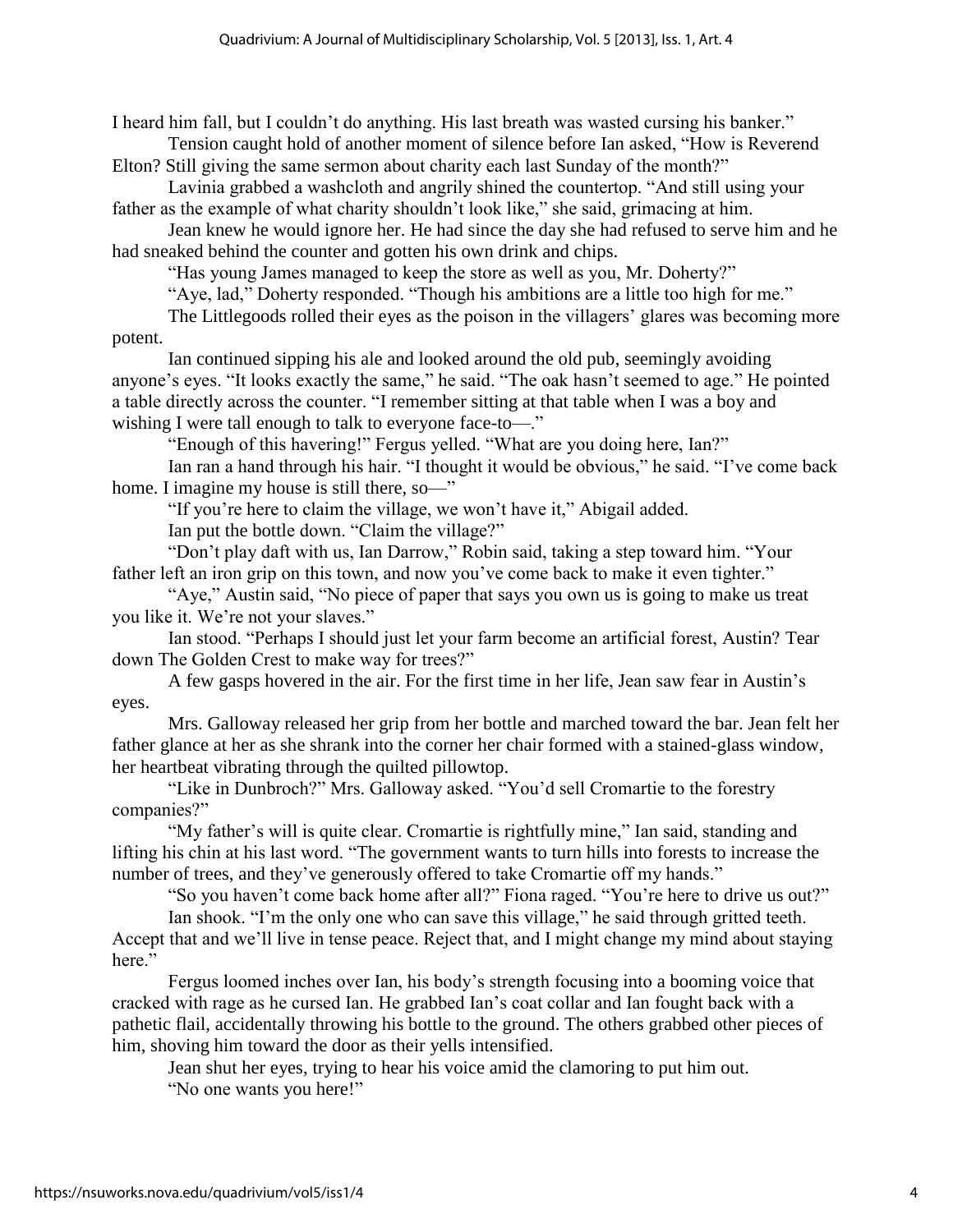She didn't blame anyone. "Leave us alone!" He reminded them too much of his father. "A piece of paper doesn't give you Cromartie!"

As they cursed at him, Jean sighed with relief that he hadn't seen her, yet she imagined herself pushing him out of the pub into a hole as deep as the one she had tried to fill for ten years. Her throat quavered with the unsaid words she wanted to scream at him.

Out of breath, Jean fumbled against her father, answering with silence when he asked her where she was going. Wrestling against the flow of the crowd, she tripped to the backdoor and didn't stop running until she reached her room. She glanced out the open window at the moonlit hill and threw herself onto her bed, her mind running more than her legs had been.

Angus licked her hand hanging limply over the mattress. She pet his head, half wondering if he knew what had happened—if he could somehow smell that she had seen Ian again.

Jean reached for the drawers beside her bed, opening the top one. In the darkness, she felt for her journal. She took it out and smoothed her hand over the water-stained leather cover. Angus whimpered a bit as if asking to see her, so she sat up and turned on the nightlight.

"Mum gave this to me when I was a little girl, you know, Angus," she said as he rested his head on her knee and watched her hand. "She said it was to write about my feelings. But I don't write in it too much. I mostly just keep things." She opened it and showed it to Angus. He seemed to take a keen interest in the book, even if he probably didn't know what it meant. "This is a letter Ian gave me for my birthday. These flowers here—he gave them to me the same day. This yellow one is from my mother's grave and this blue one is from his mother's. See how I've pressed them here? Of course, they're a bit old now, so they don't look like flowers to you. You're used to seeing the fresh heather each morning.

"This is a primrose Ian gave me. They grow on the hill between our farms. They don't really grow anywhere else because the sheep eat most of the other flowers on the hills. This is a picture of us there." Jean turned a page. "See this, Angus? This is a letter from City University in London." She ruffled his hair. "That's a long way away. And we were going to go there together—Ian and I."

She fingered the words on the letter, feeling as they rose slightly above the plain of the paper like small hills.

July 9, 1976 . . . Dear Ms. MacGuffin . . . are happy to inform you . . . accepted . . . welcome you . . . please contact . . . congratulations . . . sincerely

"We promised each other," Jean whispered.

She looked down at Angus and saw that his eyes were half closed. His apparent loss of interest made her feel suddenly foolish for telling him her secrets. She closed the book and then opened it again quickly, thinking she had folded it the wrong way and ruined the letter.

She hadn't. The letter's pristine white mocked her as it glowed in the dim light. Jean slammed the book shut and threw it into the drawer, listening as it slid and hit a corner.

Jean wondered if she should skip breakfast, but she reminded herself not to be stupid; she had to see her father eventually.

"Good morning, Da," she said casually as she sat at the table, thinking just for a moment that maybe he had forgotten about the night before.

He placed a poached egg onto a plate.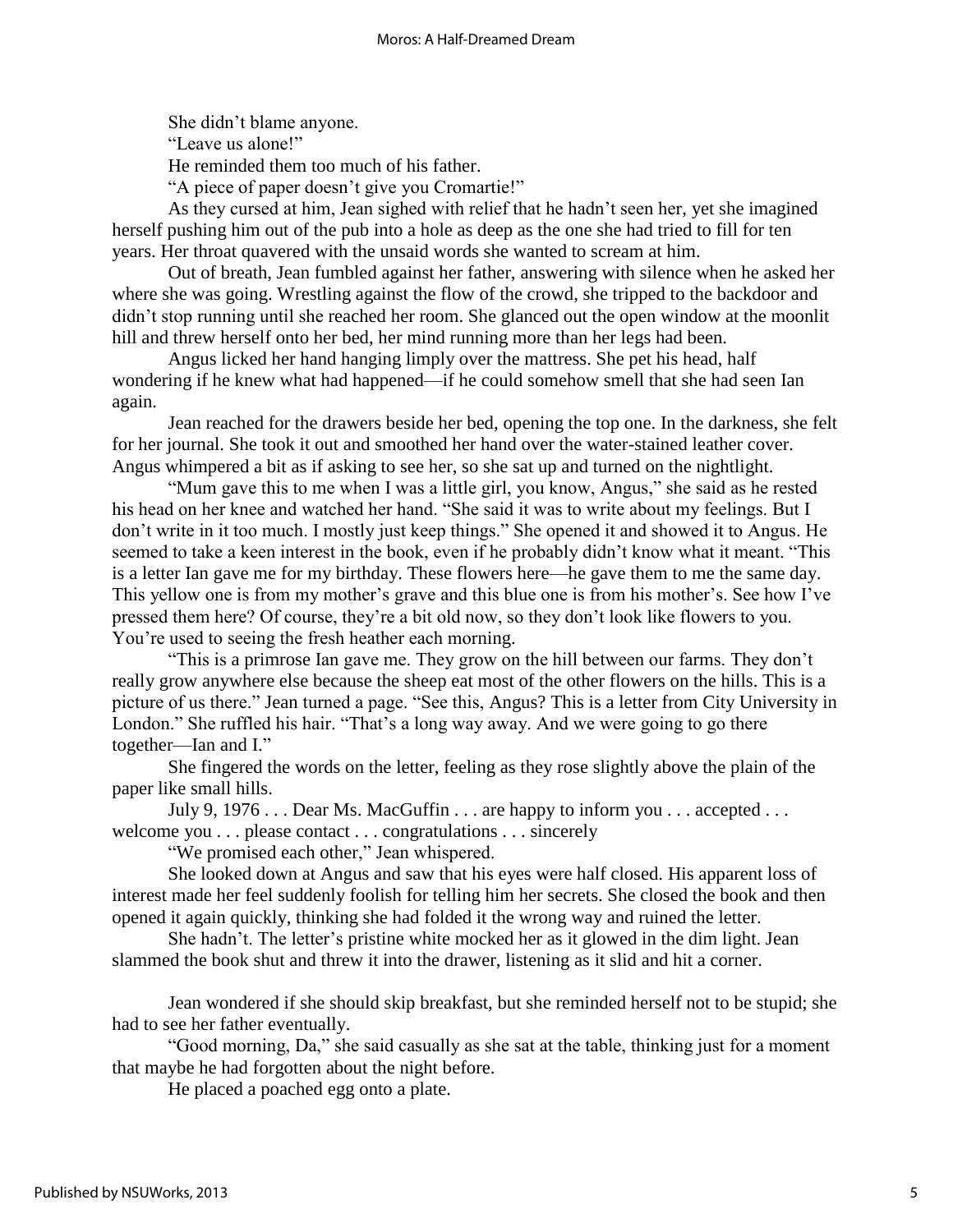"Good morning, Jean," he said, his voice low. "How are they?"

She didn't have a story because she hadn't been paying much attention, so she made one

up.

"Molly bumped her head on my staff."

He glanced askance at her, squinting, then sat silently, his lower lip drawn into his mouth. "Jean, how do you know so much about the Darrow house?"

She breathed in panic, caught between not wanting to say anything and knowing it was impossible to hide.

His eyebrows met his eyelashes and the crease between his brows burrowed a little deeper into his forehead.

"Answer me, Jean."

"Ian and I—we—you said to stay away from the Darrows, but one day we were both outside when a visitor needed help, and we started talking and—what am I saying?" She held her head and looked helplessly at him, but he stared at his food. "I don't even know how to begin to tell you, Da."

Angus started barking alarmingly, and then there were four steady taps at the door. Cameron stood to answer it, not looking at Jean.

Ian stood at the doorway, wearing casual clothes and holding a pan.

"Good morning, Mr. MacGuffin. May I come in?"

Cameron's fists curled. "What do you want with us, Ian?"

"I just wanted to say hello." He held out the pan. "I brought bannock. Despite what happened last night, we're still neighbors. And since I may be here to stay, we may as well be friendly neighbors."

Cameron opened the door and Jean stood fast and ram straight, as if electricity had run through her. Ian and Jean locked eyes and something between regret and nostalgia ran through their hollow hellos.

Cameron frowned as Ian set the pan down on the table.

"I need to check on the sheep," he said suddenly, whisking through the door.

"Da,  $I$ —"

Jean looked back at him and saw that he was already stomping through the pasture. "Is he angry?"

"Yes." Jean looked back at Ian. "But not at you."

Ian looked back at Cameron. "My father was always angry at me."

Jean sighed without thinking. "What do you want, Ian?"

He turned back to her. "I need your help. I need to talk to the rest of the village. I know you're the only one who will listen to me and help them listen too."

"They listened last night, didn't they?"

He looked down. "I meant that you're the only one who doesn't hate me."

His words sliced through her like a cold knife, making her hot with anger. She pushed past him and walked out the door, headed to the barn. Working was the only way she knew how to get rid of the hurt.

Ian followed Jean as she stomped into the barn, grabbed a pitchfork irrationally, and started to stab the hay.

"Jean, will you listen to me? You know I'm not like my father. I'm not here to ruin everybody's lives."

"But you think you can just come back and threaten everyone with your control. Control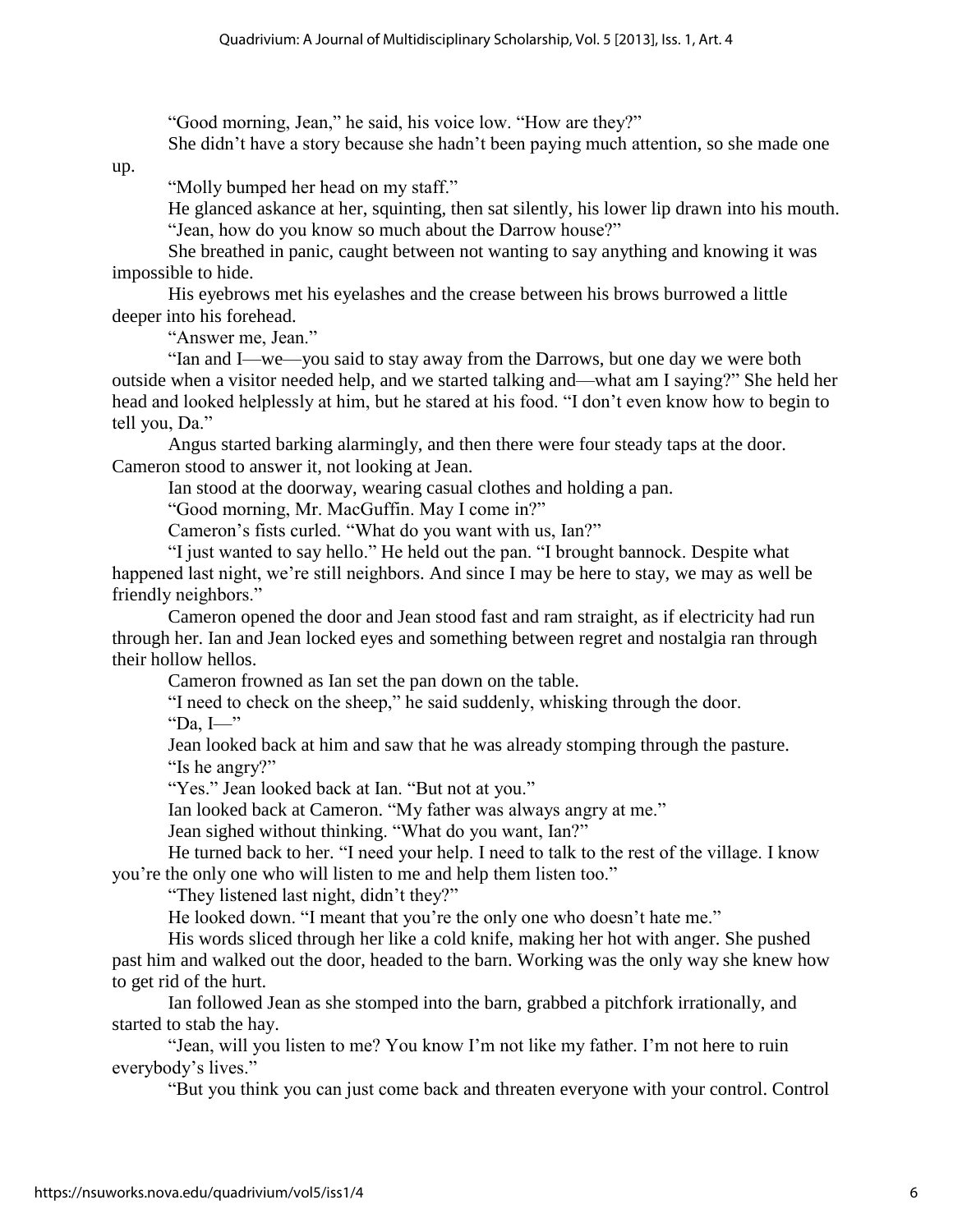my feelings even and tell me I don't hate you when you don't know anything about me! Don't be as selfish as he was, Ian."

"They're the selfish ones! They won't even give me a chance to explain how I want to help them. Stubborn lot."

"And what did you expect? For them to fawn all over you? I'm sure threatening the Dunbars was the perfect way to come back to Cromartie in peace." She threw some hay on the ground. "We don't need you." She repeated the words she heard last night on purpose. "Your father leaving was the best thing that happened to us. Cromartie's a better village without you."

A hard breath shook him as he clenched his fists.

"Jean, this is my home. I—I tilled this soil and helped build these fences. I'm here to stay whether or not anyone wants me to. But something's happened, and I need everyone to listen to me—to do as I say."

She dropped the pitchfork and crossed her arms. "What is it?"

"I can't tell you—not now. But you must know—you who knew me. You must know that I'm conscious of the pain my father caused."

She rocked on her heels. "Knowing that won't do you any good. You don't have the power to heal."

"I can't heal, but I can repair. And I can't do that without you. You're the one I know the best. You can help me get through to them. I was angry last night, I know. I spoke irrationally. But I need another chance."

As hard as she was breathing, her voice still came out small. "I can't help you, Ian."

He turned away from her and watched the sheep in the valley, squinting as if he were trying to see something invisible.

"Jean, do you remember when we would hide and go to our hill—the hill that separates our farms but brought us together. We spent hours there. And you used to say that if our fathers didn't hate each other, you'd marry me."

"No," she lied, keeping her voice cold.

He didn't seem to hear her. "Sometimes, after a long night of working, I would think about that hill and everything I felt there. And I was scared—scared that I would never find another place like it, scared that I would never find anyone like you. With that hill in my memory, I could never be happy." He turned back to her, his brow furrowed. "I came back because of you, Jean."

"Did you leave because of me, too? You can't manipulate me with the past, Ian. That was a long time ago, and we've both changed. We can never get that back."

He looked down again, defeated.

"I've had to live with my leaving with every breath I take." He looked up again, his eyebrows upturned. "But even so, I want my home back. Can you help me? They'll listen to you."

She scoffed. "You haven't even said what you want to tell them."

"I want to get everyone their land titles."

Jean caught her breath. As angry as she was with Ian, she couldn't stop listening to him

now.

"Just hand them back to us as simply as your father stole them?"

"I'm going to try. Starting with you and your da."

"You'll make sure of that? Nothing matters more to us than—"

"I swear it. You can still hate me. Just help me."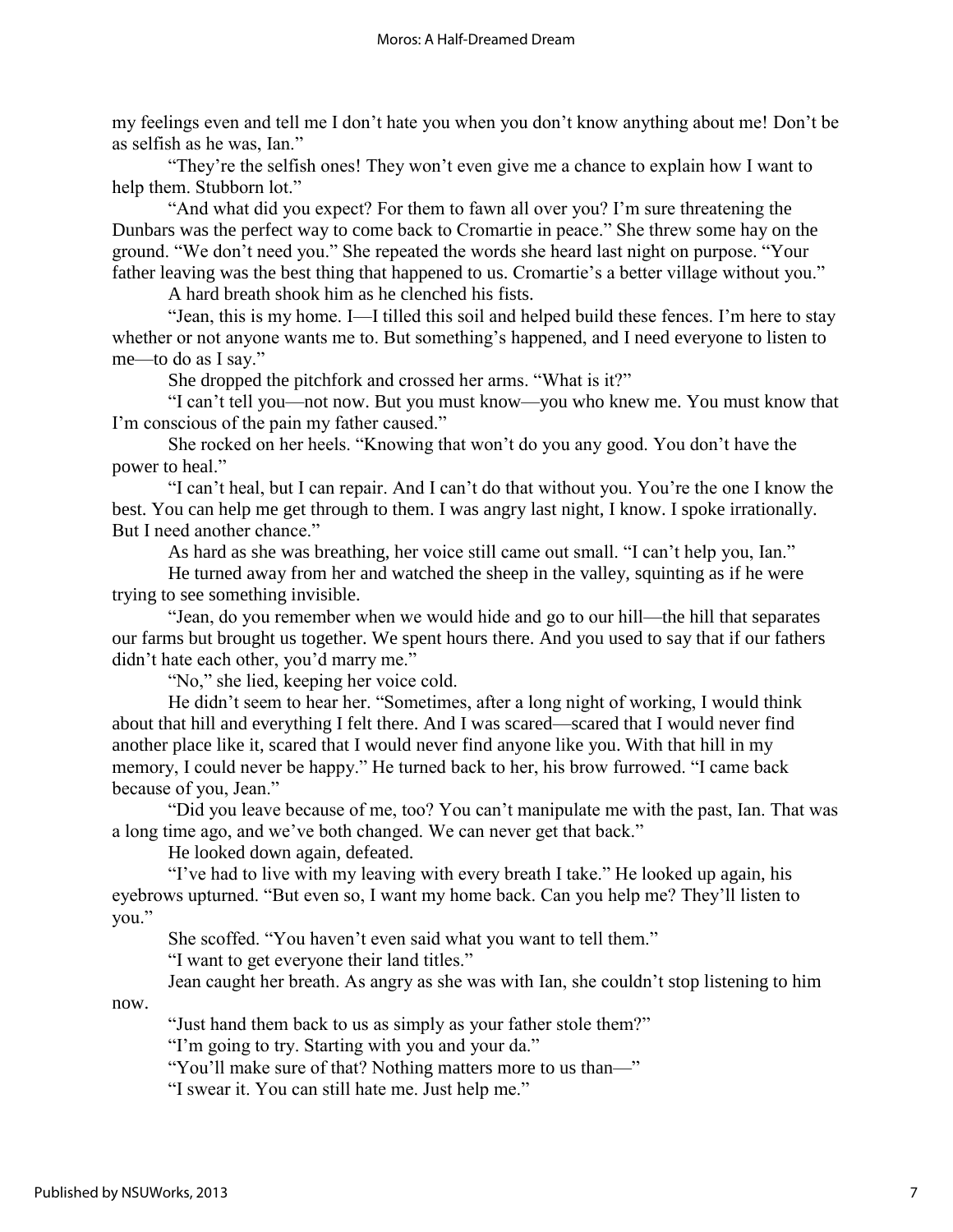Jean's arms started shaking, and she held them closer to her chest, not wanting Ian to notice.

"You broke a promise to me once. I can't let you do that again, especially to my da." Ian closed his eyes and sighed. "Jean, please."

She shook her head incessantly, hoping to shake away the tears as well. "No. No, no, no. No, I can't do it, Ian! I'm sorry."

"Jean, please, I—"

The sound of an engine interrupted him, followed by a crash. Jean ran outside. A silver Bentley stood over the crushed remains of the farm's border fences. One woman and two men came out of the car, dressed just as seriously as Ian had been the night before.

Jean felt uneasy. "We don't usually get visitors like these." She turned to Ian. "Ian, don't you—"

Ian's pale face, hard eyes, and pursed lips told her he knew who they were.

The visitors caught sight of Ian and their coldness told her that trouble was coming to Cromartie again.